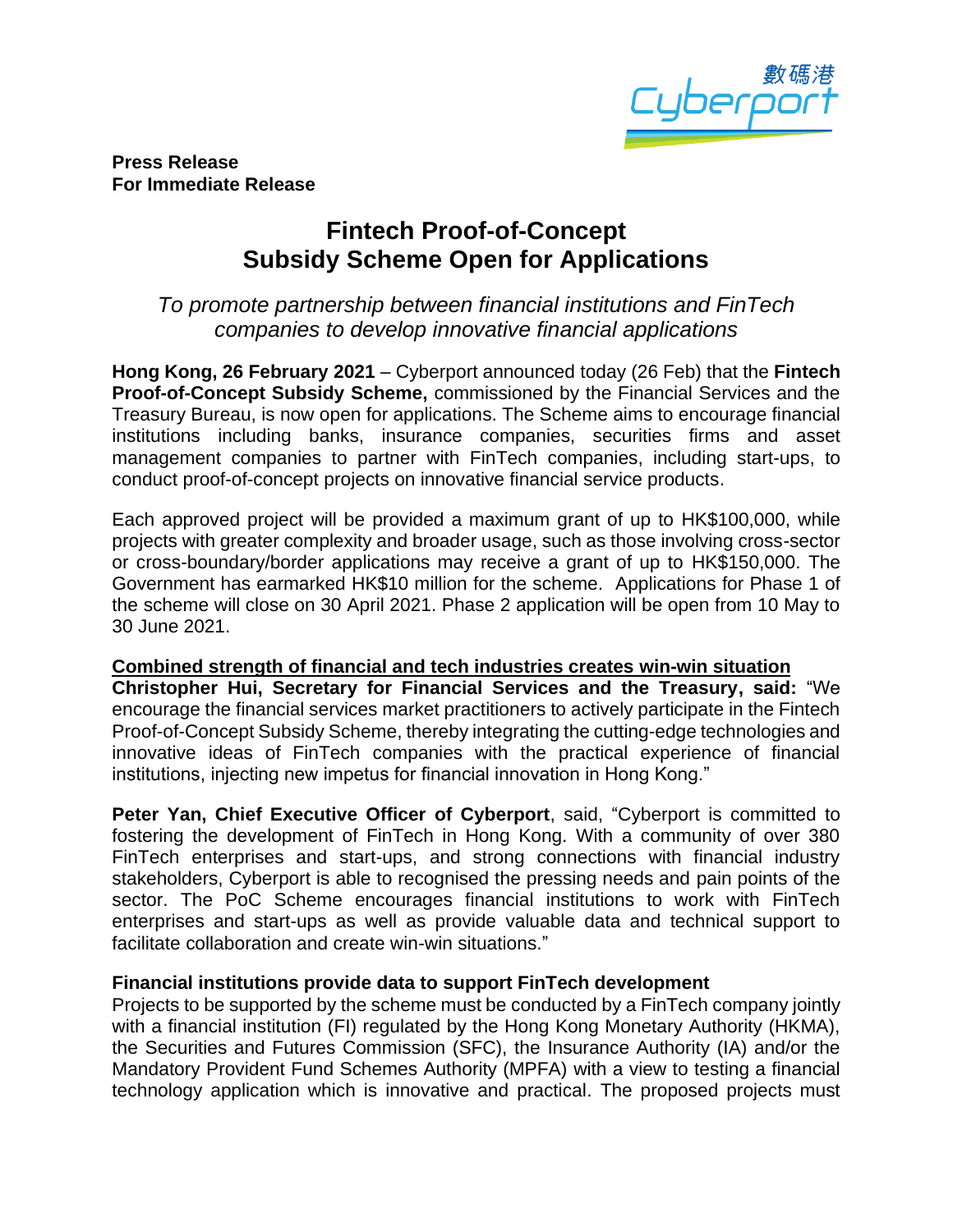

meet the following three requirements:

- a) Directly relate to recognised FinTech fields (see attached table);
- b) Address a practical issue or pain point faced by the financial industry with no prior user case in the market; and
- c) Demonstrate originality and strong commercial potential.

FinTech companies submitting an application for the scheme are required to obtain a written agreement with an FI that exhibits active engagement to see the PoC project through to completion and provide IT support with open data access to the applicant. All approved PoC projects are required to commence within one month from the date of approval and be completed in three months from the date of commencement. Those PoC projects that demonstrate greater complexity and broader usage can be completed within six months of commencement.

Applications will be assessed based on criteria including the impact on the market and financial industry (40%), relevance of the proposed application to the sponsoring FI's business (30%), reasonableness of the cost breakdown (15%) and reasonableness of the implementation details (15%). Cyberport will also seek advice from a panel formed by representatives from the HKMA, SFC, IA and MPFA, as well as academics in regard to the applications. Applicants will be informed of the result by email within six weeks after the end of the application period. Upon project approval, an initial instalment of 50% of the approved amount will be made by Cyberport to the applicant to help kick-start the development. The final instalment will be made after completion of the project and acceptance of the final report.

FinTech companies and financial institutions interested in the Fintech Proof-of-Concept Subsidy Scheme are welcome to visit the portal [\(https://pocsubsidy.cyberport.hk\)](https://pocsubsidy.cyberport.hk/) to learn more and submit an application. Cyberport will organise online briefing sessions today and next Monday (1 March 2021) to introduce the scheme and offer useful information to interested FinTech companies.

###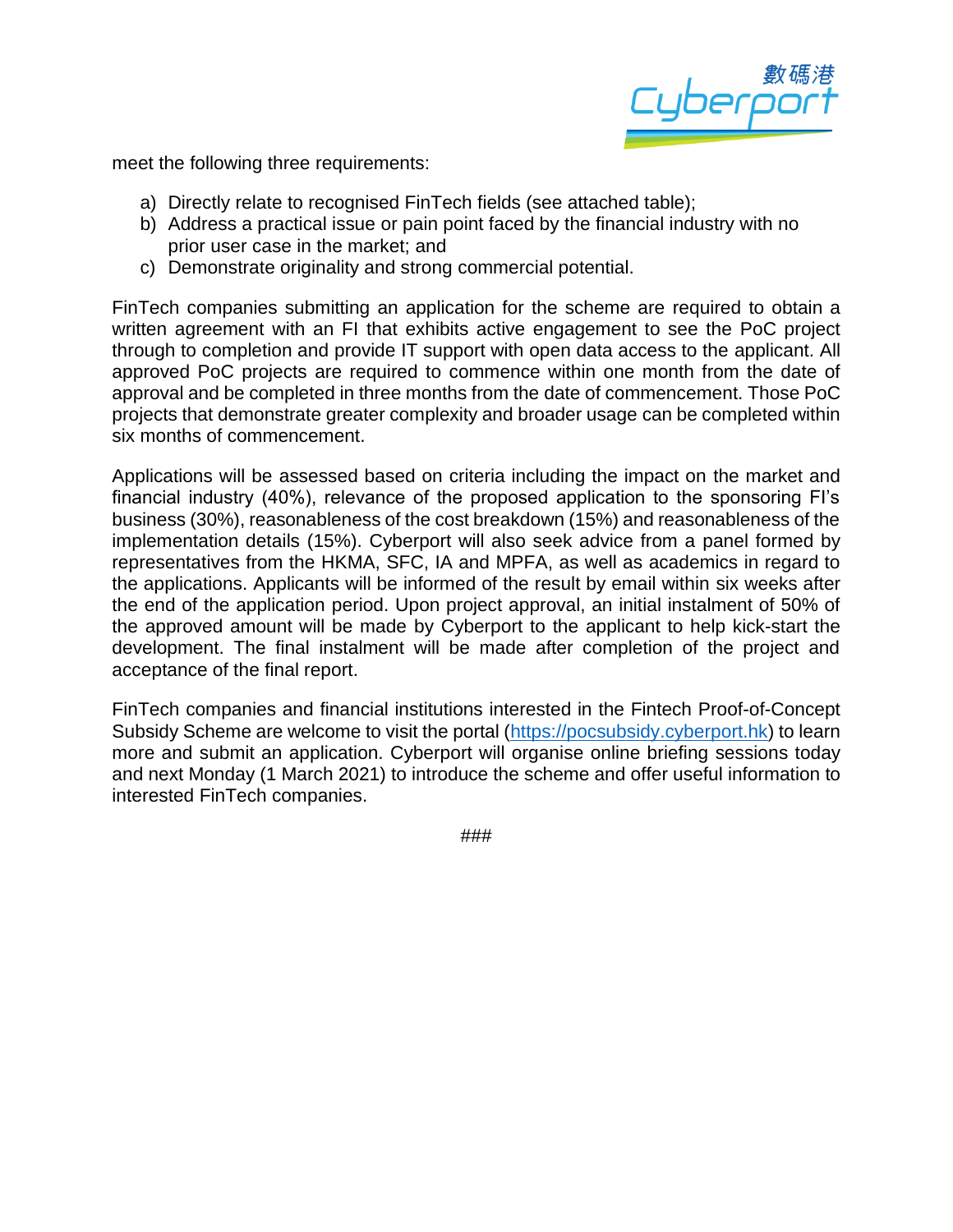

For high resolution photos, please download via [this](https://drive.google.com/drive/folders/1dcfpjXifJMj_XcfFlKk5zU5jtc-isqif?usp=sharing) link.



Cyberport announced that the Fintech Proof-of-Concept Subsidy Scheme, commissioned by the Financial Services and the Treasury Bureau of the Hong Kong SAR Government, opened for applications today.



Peter Yan, Chief Executive Officer of Cyberport, believes the scheme can provide incentives for financial institutions to partner with FinTech companies, including start-ups, to create a win-win situation.